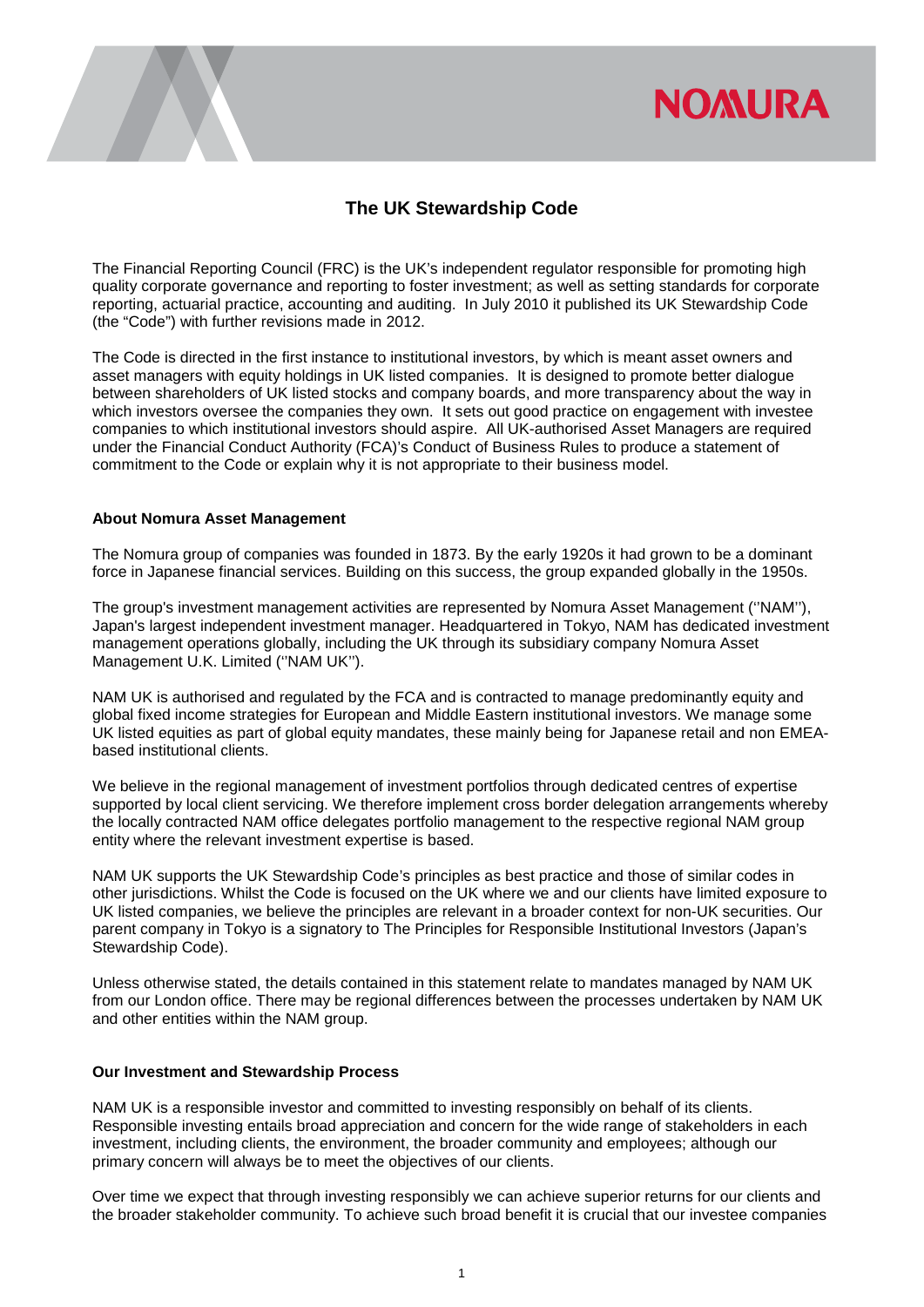

manage their business operations with due consideration for their stakeholders' - including shareholders' interests. Our equity investment process involves gaining sufficient information about the companies in which we may invest, identifying and analysing issues with their performance or outlook, eg governance or environmental issues, and then engaging with the company to encourage improvement. Effective corporate governance is key to a company's ability to meet stakeholder objectives so we have established a basic framework of corporate governance principles which helps us assess the likely effectiveness of a company's corporate governance and hence its ability to meet the broader objectives.

Each company that is analysed is awarded an Environmental, Social & Governance (ESG) rating, which is one of the factors considered in our regular stock selection committee meetings when portfolio managers and analysts discuss the research and decide whether or not to include the stock on our 'OK to buy list.'

## **How we monitor our investee companies**

NAM UK's portfolio managers and research analysts maintain regular dialogue with the companies into which they invest, including face to face meetings. These communications allow evaluation to be made of key factors determining investment decisions, such as the development of companies' business operations, capital structures, financial standings and strategic plans; as well as to monitor essential elements concerning sustainability such as corporate governance and corporate social responsibility activities. We believe this continuous dialogue with companies will encourage them to give due consideration to their corporate responsibilities.

As part of this ongoing dialogue, situations may arise - albeit rarely - where company information is disclosed that is of a price sensitive nature and could put NAM UK in the position of being an insider. Such instances are dealt with in accordance with our documented policies and procedures, and where necessary the appropriate steps are taken to restrict dealing in the affected stock to prevent insider trading,

In performing investment management services for its clients, NAM UK may from time to time face situations in which a conflict of interest arises, typically between:

- i) The interest of one or more clients and those of NAM UK or any associated employee or member of the wider Nomura Group
- ii) One client or stakeholder and another

NAM UK has reviewed its business and position within the Nomura Group in order to identify where conflicts of interest entailing a material risk of damage might exist. As a result of this review, NAM UK has created a record of such conflicts (the 'Conflict Matrix') and has analysed the way in which conflicts are managed and controlled. As part of our Conflicts of Interest policy, the matrix is reviewed on at least an annual basis to ensure the controls in place are appropriate and that any new issues have been identified and are being managed effectively. The results of the annual review are presented to the NAM UK Board.

Examples of conflicts that could arise during the management of our clients' monies could include:

- use of non-public information (eg. about an investee company) to deal on behalf of NAM UK, its clients or staff, or to procure others to do so
- dealing by NAM UK's personnel ahead of clients' investments or in conflict with a client's investments
- use of brokerage affiliates to execute client trades, neglecting best execution obligations
- purchase of IPOs or placings from brokerage affiliates
- 'acting in concert' with the corporate finance entities of the wider Nomura Group

In all of the above examples, NAM UK has sufficient, robust processes and controls in place to mitigate the risk of these instances occurring.

In terms of investee company stewardship, the diagram below shows how stakeholder objectives are prioritised in an effort to identify any potential conflicts, with the overriding principle being that our clients' interests should always be put before our own.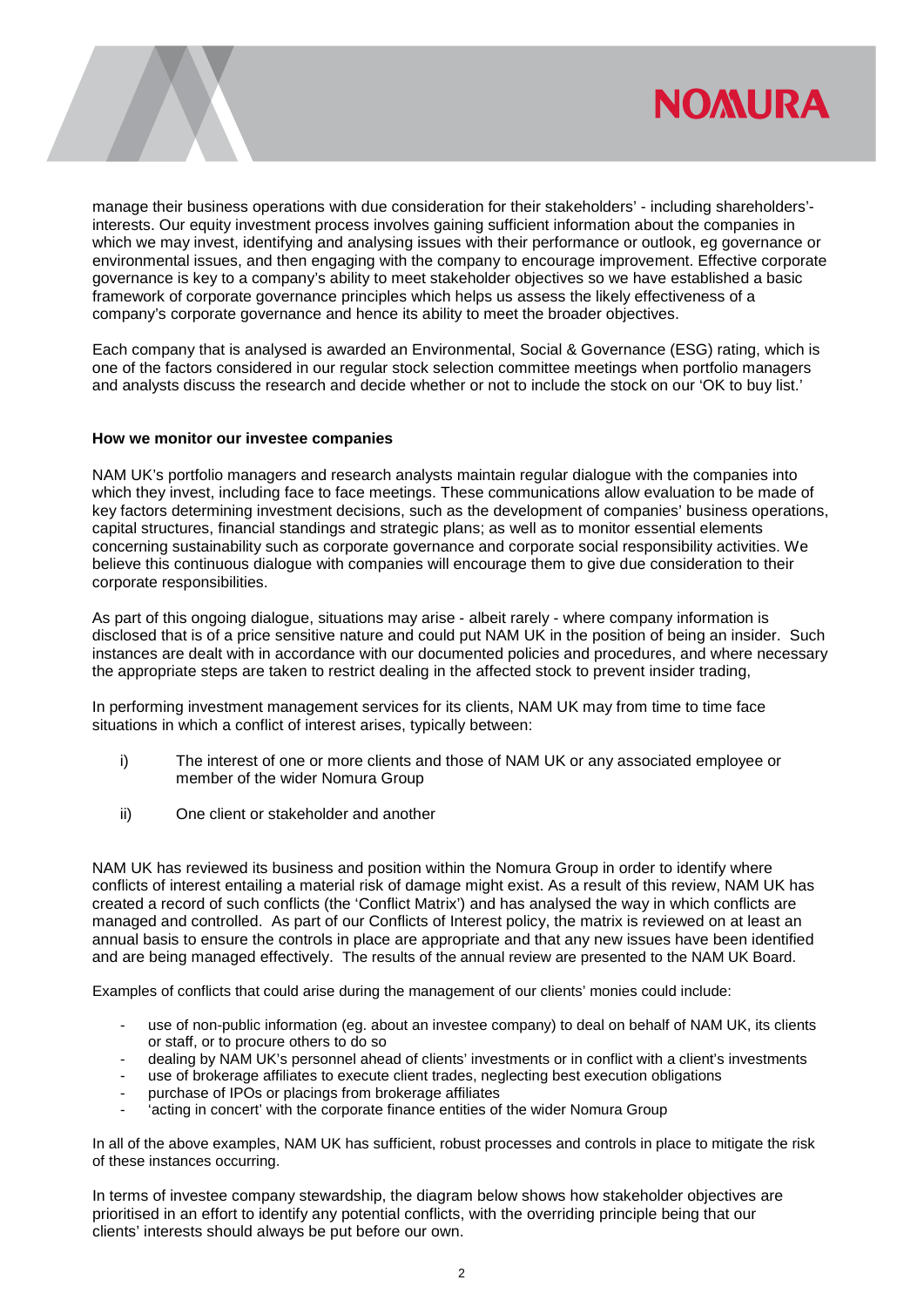

# "Investing with a clear conscience"

- $1<sup>1</sup>$ Understand the objectives of all the stakeholders in an
- investment. For example: Our clients (the ultimate owner of the investment)
	- Ourselves.
- The investment company we work for.
- The broader community The environment.
- Others.
- 4. Work to rectify poorly met stakeholder objectives. For example:
	- Speak to the investee company specifically on ESG matters.
	- Communicate our concerns on corporate governance, environmental impact etc to the company.
	- Notify our client of any influence on their objectives stemming from the objectives of other stakeholders.



- Prioritise the stakeholder objectives. For example:
	- Our client objectives are more important than our  $^{\text{num}}$
	- Our client objectives are more important than those of the investment company we work for.
- 3. Achieve balance between the stakeholder objectives, given the priorities and our analysis of the investment idea. For example:
	- Between two otherwise identical investments we prefer the lower environmental damage company.
	- We generally prefer higher investment returns to higher investee company employee remuneration

## **Our engagement with investee companies**

All of our investment professionals will engage with companies. The lead is generally taken by the relevant analyst, but portfolio managers also play an active role. As pertains the specific issues associated with responsible investing our process is to discuss environmental, social and governance aspects of an investment or potential investment and in doing so, identify any concerns and to rate the company. It is then generally the analyst's responsibility to contact the company to highlight our specific issues and solicit a response. When the response is received the analyst will summarise if necessary and feed back to the rest of the team, for further discussion.

NAM UK's policy is to maintain active dialogue with companies at all times, and this also applies if there are shortcomings in performance, or a company has failed to apply appropriate standards, or to provide adequate disclosure. **Our quarterly Responsible Investing report provides examples of where we have escalated concerns with some of our investee companies – see the 'Reporting our stewardship and voting activities' section below.**

Engagement may be in a variety of forms, although it is most likely to start with an initial telephone discussion with the company's investor relations team, with escalated action if necessary. Escalation of our approach may depend upon the company's individual situation, including the country and jurisdiction to which it belongs, and might include communication through the board of directors or through channels other than our usual investor relations contacts.

Where appropriate, we may consider and partake in joint action with other institutional investors, for example class actions against companies that have behaved to the detriment of shareholders. We hope that through our engagement and encouragement these companies will improve internal practices to the benefit of our clients and other stakeholders.